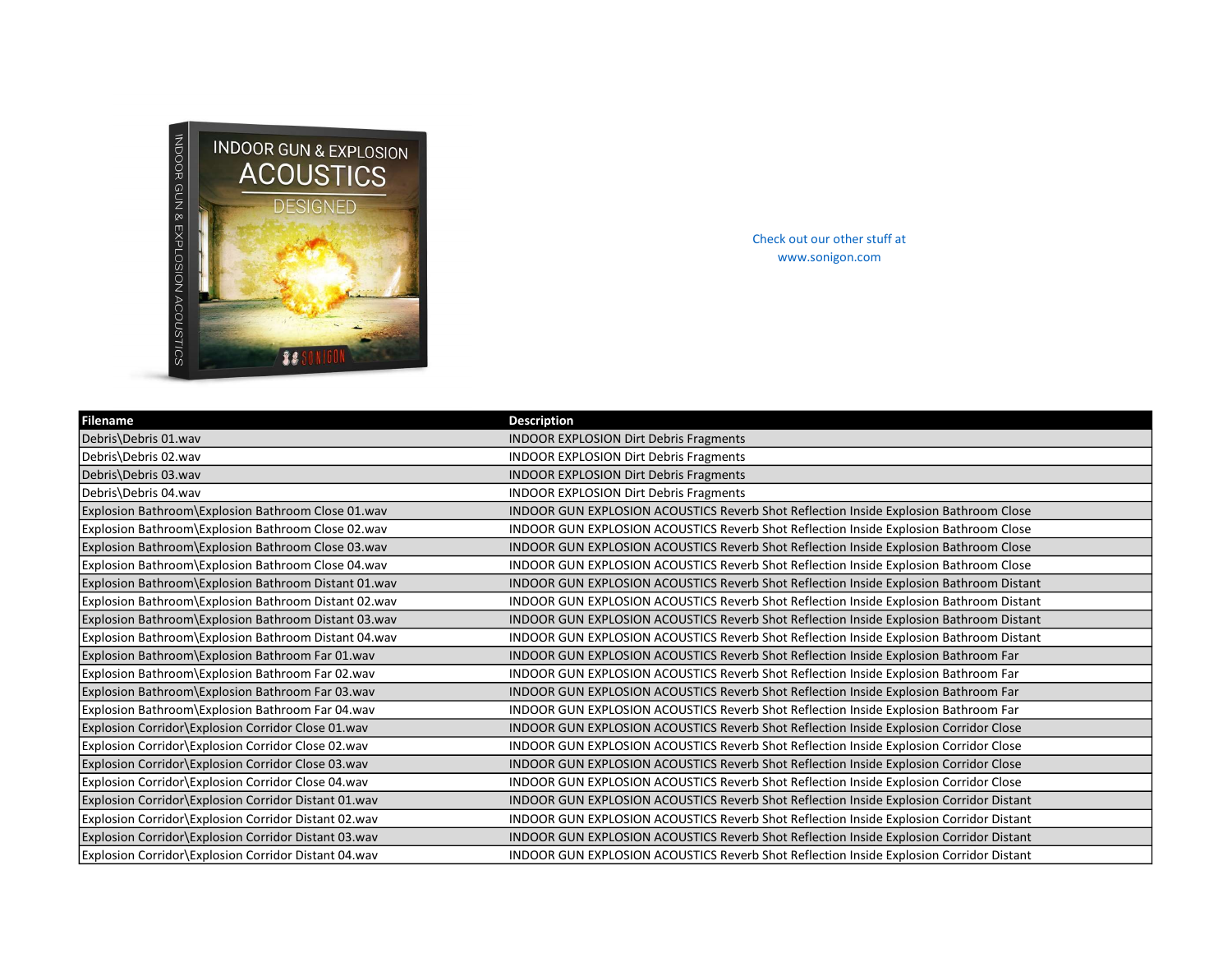| Explosion Corridor\Explosion Corridor Far 01.wav           | INDOOR GUN EXPLOSION ACOUSTICS Reverb Shot Reflection Inside Explosion Corridor Far            |
|------------------------------------------------------------|------------------------------------------------------------------------------------------------|
| Explosion Corridor Explosion Corridor Far 02.wav           | INDOOR GUN EXPLOSION ACOUSTICS Reverb Shot Reflection Inside Explosion Corridor Far            |
| Explosion Corridor Explosion Corridor Far 03.wav           | INDOOR GUN EXPLOSION ACOUSTICS Reverb Shot Reflection Inside Explosion Corridor Far            |
| Explosion Corridor Explosion Corridor Far 04.wav           | INDOOR GUN EXPLOSION ACOUSTICS Reverb Shot Reflection Inside Explosion Corridor Far            |
| Explosion Hall\Explosion Hall Close 01.wav                 | INDOOR GUN EXPLOSION ACOUSTICS Reverb Shot Reflection Inside Explosion Hall Close              |
| Explosion Hall\Explosion Hall Close 02.wav                 | INDOOR GUN EXPLOSION ACOUSTICS Reverb Shot Reflection Inside Explosion Hall Close              |
| Explosion Hall\Explosion Hall Close 03.wav                 | INDOOR GUN EXPLOSION ACOUSTICS Reverb Shot Reflection Inside Explosion Hall Close              |
| Explosion Hall\Explosion Hall Close 04.wav                 | INDOOR GUN EXPLOSION ACOUSTICS Reverb Shot Reflection Inside Explosion Hall Close              |
| Explosion Hall\Explosion Hall Distant 01.wav               | INDOOR GUN EXPLOSION ACOUSTICS Reverb Shot Reflection Inside Explosion Hall Distant            |
| Explosion Hall\Explosion Hall Distant 02.wav               | INDOOR GUN EXPLOSION ACOUSTICS Reverb Shot Reflection Inside Explosion Hall Distant            |
| Explosion Hall\Explosion Hall Distant 03.wav               | INDOOR GUN EXPLOSION ACOUSTICS Reverb Shot Reflection Inside Explosion Hall Distant            |
| Explosion Hall\Explosion Hall Distant 04.wav               | <b>INDOOR GUN EXPLOSION ACOUSTICS Reverb Shot Reflection Inside Explosion Hall Distant</b>     |
| Explosion Hall\Explosion Hall Far 01.wav                   | INDOOR GUN EXPLOSION ACOUSTICS Reverb Shot Reflection Inside Explosion Hall Far                |
| Explosion Hall\Explosion Hall Far 02.wav                   | INDOOR GUN EXPLOSION ACOUSTICS Reverb Shot Reflection Inside Explosion Hall Far                |
| Explosion Hall\Explosion Hall Far 03.wav                   | INDOOR GUN EXPLOSION ACOUSTICS Reverb Shot Reflection Inside Explosion Hall Far                |
| Explosion Hall\Explosion Hall Far 04.wav                   | INDOOR GUN EXPLOSION ACOUSTICS Reverb Shot Reflection Inside Explosion Hall Far                |
| Explosion Room Large\Explosion Room Large Close 01.wav     | INDOOR GUN EXPLOSION ACOUSTICS Reverb Shot Reflection Inside Explosion Room Large Close        |
| Explosion Room Large\Explosion Room Large Close 02.wav     | INDOOR GUN EXPLOSION ACOUSTICS Reverb Shot Reflection Inside Explosion Room Large Close        |
| Explosion Room Large\Explosion Room Large Close 03.wav     | INDOOR GUN EXPLOSION ACOUSTICS Reverb Shot Reflection Inside Explosion Room Large Close        |
| Explosion Room Large\Explosion Room Large Close 04.wav     | INDOOR GUN EXPLOSION ACOUSTICS Reverb Shot Reflection Inside Explosion Room Large Close        |
| Explosion Room Large\Explosion Room Large Distant 01.wav   | INDOOR GUN EXPLOSION ACOUSTICS Reverb Shot Reflection Inside Explosion Room Large Distant      |
| Explosion Room Large\Explosion Room Large Distant 02.wav   | INDOOR GUN EXPLOSION ACOUSTICS Reverb Shot Reflection Inside Explosion Room Large Distant      |
| Explosion Room Large\Explosion Room Large Distant 03.wav   | INDOOR GUN EXPLOSION ACOUSTICS Reverb Shot Reflection Inside Explosion Room Large Distant      |
| Explosion Room Large\Explosion Room Large Distant 04.wav   | INDOOR GUN EXPLOSION ACOUSTICS Reverb Shot Reflection Inside Explosion Room Large Distant      |
| Explosion Room Large\Explosion Room Large Far 01.wav       | INDOOR GUN EXPLOSION ACOUSTICS Reverb Shot Reflection Inside Explosion Room Large Far          |
| Explosion Room Large\Explosion Room Large Far 02.wav       | INDOOR GUN EXPLOSION ACOUSTICS Reverb Shot Reflection Inside Explosion Room Large Far          |
| Explosion Room Large\Explosion Room Large Far 03.wav       | INDOOR GUN EXPLOSION ACOUSTICS Reverb Shot Reflection Inside Explosion Room Large Far          |
| Explosion Room Large\Explosion Room Large Far 04.wav       | INDOOR GUN EXPLOSION ACOUSTICS Reverb Shot Reflection Inside Explosion Room Large Far          |
| Explosion Room Medium\Explosion Room Medium Close 01.wav   | INDOOR GUN EXPLOSION ACOUSTICS Reverb Shot Reflection Inside Explosion Room Medium Close       |
| Explosion Room Medium\Explosion Room Medium Close 02.wav   | INDOOR GUN EXPLOSION ACOUSTICS Reverb Shot Reflection Inside Explosion Room Medium Close       |
| Explosion Room Medium\Explosion Room Medium Close 03.wav   | INDOOR GUN EXPLOSION ACOUSTICS Reverb Shot Reflection Inside Explosion Room Medium Close       |
| Explosion Room Medium\Explosion Room Medium Close 04.wav   | INDOOR GUN EXPLOSION ACOUSTICS Reverb Shot Reflection Inside Explosion Room Medium Close       |
| Explosion Room Medium\Explosion Room Medium Distant 01.wav | INDOOR GUN EXPLOSION ACOUSTICS Reverb Shot Reflection Inside Explosion Room Medium Distant     |
| Explosion Room Medium\Explosion Room Medium Distant 02.wav | INDOOR GUN EXPLOSION ACOUSTICS Reverb Shot Reflection Inside Explosion Room Medium Distant     |
| Explosion Room Medium\Explosion Room Medium Distant 03.wav | INDOOR GUN EXPLOSION ACOUSTICS Reverb Shot Reflection Inside Explosion Room Medium Distant     |
| Explosion Room Medium\Explosion Room Medium Distant 04.wav | INDOOR GUN EXPLOSION ACOUSTICS Reverb Shot Reflection Inside Explosion Room Medium Distant     |
| Explosion Room Medium\Explosion Room Medium Far 01.wav     | INDOOR GUN EXPLOSION ACOUSTICS Reverb Shot Reflection Inside Explosion Room Medium Far         |
| Explosion Room Medium\Explosion Room Medium Far 02.wav     | INDOOR GUN EXPLOSION ACOUSTICS Reverb Shot Reflection Inside Explosion Room Medium Far         |
| Explosion Room Medium\Explosion Room Medium Far 03.wav     | INDOOR GUN EXPLOSION ACOUSTICS Reverb Shot Reflection Inside Explosion Room Medium Far         |
| Explosion Room Medium\Explosion Room Medium Far 04.wav     | INDOOR GUN EXPLOSION ACOUSTICS Reverb Shot Reflection Inside Explosion Room Medium Far         |
| Explosion Room Small\Explosion Room Small Close 01.wav     | INDOOR GUN EXPLOSION ACOUSTICS Reverb Shot Reflection Inside Explosion Room Small Close        |
| Explosion Room Small\Explosion Room Small Close 02.wav     | INDOOR GUN EXPLOSION ACOUSTICS Reverb Shot Reflection Inside Explosion Room Small Close        |
| Explosion Room Small\Explosion Room Small Close 03.wav     | <b>INDOOR GUN EXPLOSION ACOUSTICS Reverb Shot Reflection Inside Explosion Room Small Close</b> |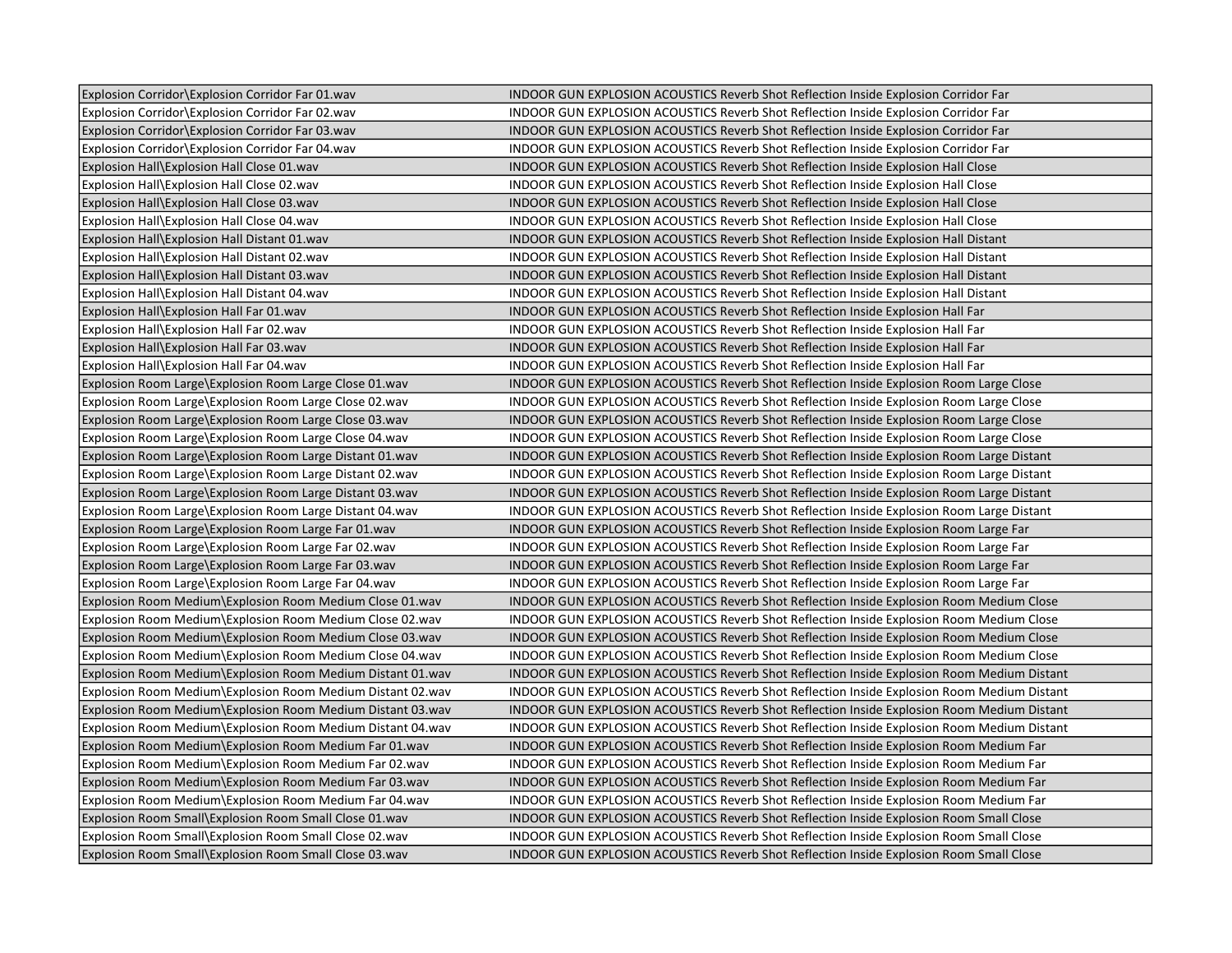| Explosion Room Small\Explosion Room Small Close 04.wav   | INDOOR GUN EXPLOSION ACOUSTICS Reverb Shot Reflection Inside Explosion Room Small Close          |
|----------------------------------------------------------|--------------------------------------------------------------------------------------------------|
| Explosion Room Small\Explosion Room Small Distant 01.wav | <b>INDOOR GUN EXPLOSION ACOUSTICS Reverb Shot Reflection Inside Explosion Room Small Distant</b> |
| Explosion Room Small\Explosion Room Small Distant 02.wav | INDOOR GUN EXPLOSION ACOUSTICS Reverb Shot Reflection Inside Explosion Room Small Distant        |
| Explosion Room Small\Explosion Room Small Distant 03.wav | INDOOR GUN EXPLOSION ACOUSTICS Reverb Shot Reflection Inside Explosion Room Small Distant        |
| Explosion Room Small\Explosion Room Small Distant 04.wav | INDOOR GUN EXPLOSION ACOUSTICS Reverb Shot Reflection Inside Explosion Room Small Distant        |
| Explosion Room Small\Explosion Room Small Far 01.wav     | INDOOR GUN EXPLOSION ACOUSTICS Reverb Shot Reflection Inside Explosion Room Small Far            |
| Explosion Room Small\Explosion Room Small Far 02.wav     | INDOOR GUN EXPLOSION ACOUSTICS Reverb Shot Reflection Inside Explosion Room Small Far            |
| Explosion Room Small\Explosion Room Small Far 03.wav     | INDOOR GUN EXPLOSION ACOUSTICS Reverb Shot Reflection Inside Explosion Room Small Far            |
| Explosion Room Small\Explosion Room Small Far 04.wav     | INDOOR GUN EXPLOSION ACOUSTICS Reverb Shot Reflection Inside Explosion Room Small Far            |
| Explosion Stairwell\Explosion Stairwell Close 01.wav     | <b>INDOOR GUN EXPLOSION ACOUSTICS Reverb Shot Reflection Inside Explosion Stairwell Close</b>    |
| Explosion Stairwell\Explosion Stairwell Close 02.wav     | INDOOR GUN EXPLOSION ACOUSTICS Reverb Shot Reflection Inside Explosion Stairwell Close           |
| Explosion Stairwell\Explosion Stairwell Close 03.wav     | INDOOR GUN EXPLOSION ACOUSTICS Reverb Shot Reflection Inside Explosion Stairwell Close           |
| Explosion Stairwell\Explosion Stairwell Close 04.wav     | INDOOR GUN EXPLOSION ACOUSTICS Reverb Shot Reflection Inside Explosion Stairwell Close           |
| Explosion Stairwell\Explosion Stairwell Distant 01.wav   | INDOOR GUN EXPLOSION ACOUSTICS Reverb Shot Reflection Inside Explosion Stairwell Distant         |
| Explosion Stairwell\Explosion Stairwell Distant 02.wav   | INDOOR GUN EXPLOSION ACOUSTICS Reverb Shot Reflection Inside Explosion Stairwell Distant         |
| Explosion Stairwell\Explosion Stairwell Distant 03.wav   | INDOOR GUN EXPLOSION ACOUSTICS Reverb Shot Reflection Inside Explosion Stairwell Distant         |
| Explosion Stairwell\Explosion Stairwell Distant 04.wav   | INDOOR GUN EXPLOSION ACOUSTICS Reverb Shot Reflection Inside Explosion Stairwell Distant         |
| Explosion Stairwell\Explosion Stairwell Far 01.wav       | INDOOR GUN EXPLOSION ACOUSTICS Reverb Shot Reflection Inside Explosion Stairwell Far             |
| Explosion Stairwell\Explosion Stairwell Far 02.wav       | INDOOR GUN EXPLOSION ACOUSTICS Reverb Shot Reflection Inside Explosion Stairwell Far             |
| Explosion Stairwell\Explosion Stairwell Far 03.wav       | INDOOR GUN EXPLOSION ACOUSTICS Reverb Shot Reflection Inside Explosion Stairwell Far             |
| Explosion Stairwell\Explosion Stairwell Far 04.wav       | INDOOR GUN EXPLOSION ACOUSTICS Reverb Shot Reflection Inside Explosion Stairwell Far             |
| Explosion Warehouse Explosion Warehouse Close 01. wav    | INDOOR GUN EXPLOSION ACOUSTICS Reverb Shot Reflection Inside Explosion Warehouse Close           |
| Explosion Warehouse\Explosion Warehouse Close 02.wav     | INDOOR GUN EXPLOSION ACOUSTICS Reverb Shot Reflection Inside Explosion Warehouse Close           |
| Explosion Warehouse\Explosion Warehouse Close 03.wav     | INDOOR GUN EXPLOSION ACOUSTICS Reverb Shot Reflection Inside Explosion Warehouse Close           |
| Explosion Warehouse\Explosion Warehouse Close 04.wav     | INDOOR GUN EXPLOSION ACOUSTICS Reverb Shot Reflection Inside Explosion Warehouse Close           |
| Explosion Warehouse Explosion Warehouse Distant 01. wav  | INDOOR GUN EXPLOSION ACOUSTICS Reverb Shot Reflection Inside Explosion Warehouse Distant         |
| Explosion Warehouse Explosion Warehouse Distant 02.wav   | INDOOR GUN EXPLOSION ACOUSTICS Reverb Shot Reflection Inside Explosion Warehouse Distant         |
| Explosion Warehouse Explosion Warehouse Distant 03.wav   | INDOOR GUN EXPLOSION ACOUSTICS Reverb Shot Reflection Inside Explosion Warehouse Distant         |
| Explosion Warehouse Explosion Warehouse Distant 04. way  | INDOOR GUN EXPLOSION ACOUSTICS Reverb Shot Reflection Inside Explosion Warehouse Distant         |
| Explosion Warehouse\Explosion Warehouse Far 01.wav       | INDOOR GUN EXPLOSION ACOUSTICS Reverb Shot Reflection Inside Explosion Warehouse Far             |
| Explosion Warehouse\Explosion Warehouse Far 02.wav       | INDOOR GUN EXPLOSION ACOUSTICS Reverb Shot Reflection Inside Explosion Warehouse Far             |
| Explosion Warehouse\Explosion Warehouse Far 03.wav       | INDOOR GUN EXPLOSION ACOUSTICS Reverb Shot Reflection Inside Explosion Warehouse Far             |
| Explosion Warehouse Explosion Warehouse Far 04. wav      | INDOOR GUN EXPLOSION ACOUSTICS Reverb Shot Reflection Inside Explosion Warehouse Far             |
| Shot Bathroom\Shot Bathroom Close 01.wav                 | INDOOR GUN EXPLOSION ACOUSTICS Reverb Shot Reflection Inside Shot Bathroom Close                 |
| Shot Bathroom\Shot Bathroom Close 02.wav                 | INDOOR GUN EXPLOSION ACOUSTICS Reverb Shot Reflection Inside Shot Bathroom Close                 |
| Shot Bathroom\Shot Bathroom Close 03.wav                 | INDOOR GUN EXPLOSION ACOUSTICS Reverb Shot Reflection Inside Shot Bathroom Close                 |
| Shot Bathroom\Shot Bathroom Close 04.wav                 | INDOOR GUN EXPLOSION ACOUSTICS Reverb Shot Reflection Inside Shot Bathroom Close                 |
| Shot Bathroom\Shot Bathroom Close 05.wav                 | INDOOR GUN EXPLOSION ACOUSTICS Reverb Shot Reflection Inside Shot Bathroom Close                 |
| Shot Bathroom\Shot Bathroom Close 06.wav                 | INDOOR GUN EXPLOSION ACOUSTICS Reverb Shot Reflection Inside Shot Bathroom Close                 |
| Shot Bathroom\Shot Bathroom Close 07.wav                 | INDOOR GUN EXPLOSION ACOUSTICS Reverb Shot Reflection Inside Shot Bathroom Close                 |
| Shot Bathroom\Shot Bathroom Close 08.wav                 | INDOOR GUN EXPLOSION ACOUSTICS Reverb Shot Reflection Inside Shot Bathroom Close                 |
| Shot Bathroom\Shot Bathroom Distant 01.wav               | <b>INDOOR GUN EXPLOSION ACOUSTICS Reverb Shot Reflection Inside Shot Bathroom Distant</b>        |
| Shot Bathroom\Shot Bathroom Distant 02.wav               | INDOOR GUN EXPLOSION ACOUSTICS Reverb Shot Reflection Inside Shot Bathroom Distant               |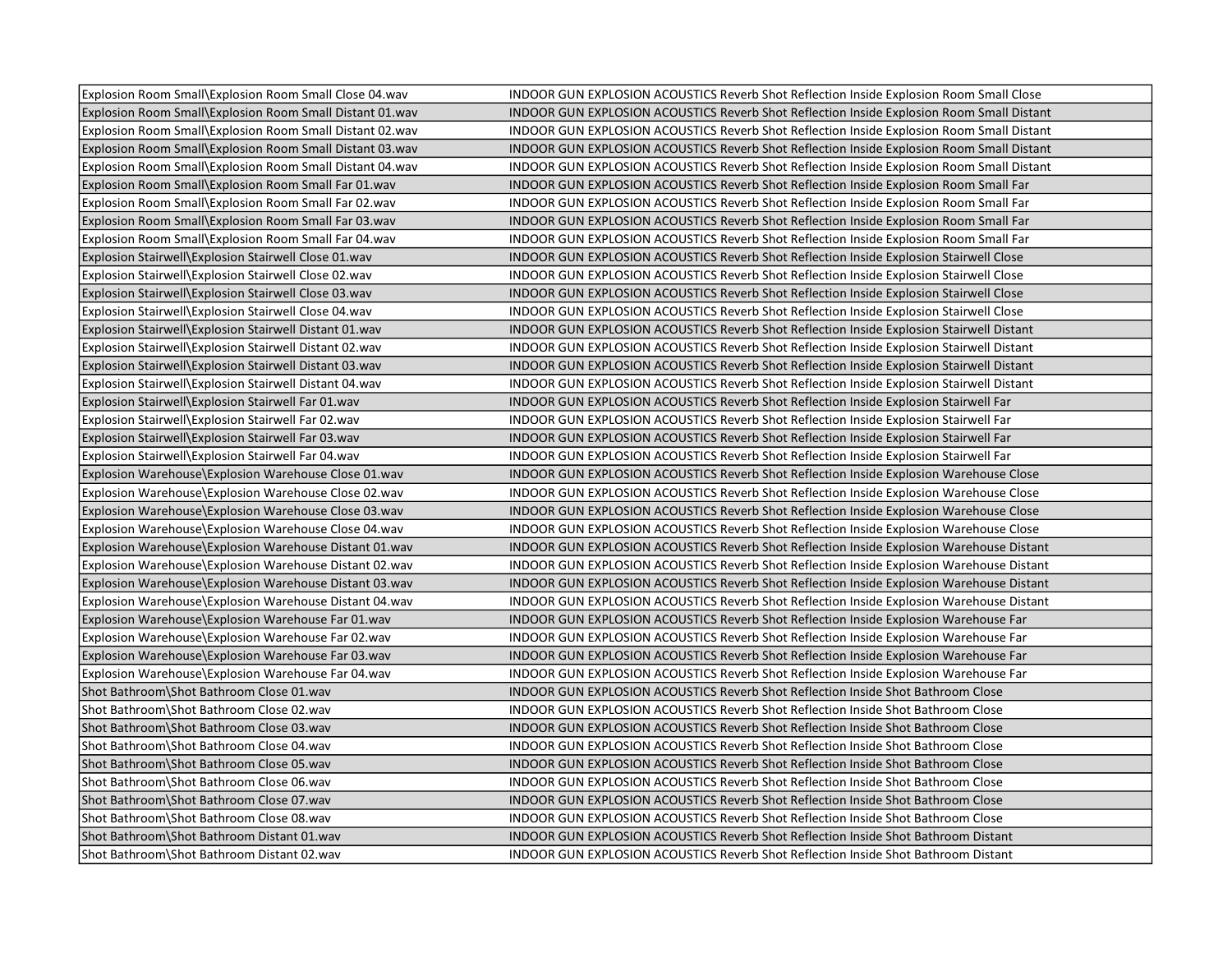| Shot Bathroom\Shot Bathroom Distant 03.wav | INDOOR GUN EXPLOSION ACOUSTICS Reverb Shot Reflection Inside Shot Bathroom Distant        |
|--------------------------------------------|-------------------------------------------------------------------------------------------|
| Shot Bathroom\Shot Bathroom Distant 04.wav | INDOOR GUN EXPLOSION ACOUSTICS Reverb Shot Reflection Inside Shot Bathroom Distant        |
| Shot Bathroom\Shot Bathroom Distant 05.wav | INDOOR GUN EXPLOSION ACOUSTICS Reverb Shot Reflection Inside Shot Bathroom Distant        |
| Shot Bathroom\Shot Bathroom Distant 06.wav | INDOOR GUN EXPLOSION ACOUSTICS Reverb Shot Reflection Inside Shot Bathroom Distant        |
| Shot Bathroom\Shot Bathroom Distant 07.wav | INDOOR GUN EXPLOSION ACOUSTICS Reverb Shot Reflection Inside Shot Bathroom Distant        |
| Shot Bathroom\Shot Bathroom Distant 08.wav | INDOOR GUN EXPLOSION ACOUSTICS Reverb Shot Reflection Inside Shot Bathroom Distant        |
| Shot Bathroom\Shot Bathroom Far 01.wav     | INDOOR GUN EXPLOSION ACOUSTICS Reverb Shot Reflection Inside Shot Bathroom Far            |
| Shot Bathroom\Shot Bathroom Far 02.wav     | INDOOR GUN EXPLOSION ACOUSTICS Reverb Shot Reflection Inside Shot Bathroom Far            |
| Shot Bathroom\Shot Bathroom Far 03.wav     | INDOOR GUN EXPLOSION ACOUSTICS Reverb Shot Reflection Inside Shot Bathroom Far            |
| Shot Bathroom\Shot Bathroom Far 04.wav     | INDOOR GUN EXPLOSION ACOUSTICS Reverb Shot Reflection Inside Shot Bathroom Far            |
| Shot Bathroom\Shot Bathroom Far 05.wav     | INDOOR GUN EXPLOSION ACOUSTICS Reverb Shot Reflection Inside Shot Bathroom Far            |
| Shot Bathroom\Shot Bathroom Far 06.wav     | INDOOR GUN EXPLOSION ACOUSTICS Reverb Shot Reflection Inside Shot Bathroom Far            |
| Shot Bathroom\Shot Bathroom Far 07.wav     | INDOOR GUN EXPLOSION ACOUSTICS Reverb Shot Reflection Inside Shot Bathroom Far            |
| Shot Bathroom\Shot Bathroom Far 08.wav     | INDOOR GUN EXPLOSION ACOUSTICS Reverb Shot Reflection Inside Shot Bathroom Far            |
| Shot Corridor\Shot Corridor Close 01.wav   | INDOOR GUN EXPLOSION ACOUSTICS Reverb Shot Reflection Inside Shot Corridor Close          |
| Shot Corridor\Shot Corridor Close 02.wav   | INDOOR GUN EXPLOSION ACOUSTICS Reverb Shot Reflection Inside Shot Corridor Close          |
| Shot Corridor\Shot Corridor Close 03.wav   | INDOOR GUN EXPLOSION ACOUSTICS Reverb Shot Reflection Inside Shot Corridor Close          |
| Shot Corridor\Shot Corridor Close 04.wav   | INDOOR GUN EXPLOSION ACOUSTICS Reverb Shot Reflection Inside Shot Corridor Close          |
| Shot Corridor\Shot Corridor Close 05.wav   | INDOOR GUN EXPLOSION ACOUSTICS Reverb Shot Reflection Inside Shot Corridor Close          |
| Shot Corridor\Shot Corridor Close 06.wav   | INDOOR GUN EXPLOSION ACOUSTICS Reverb Shot Reflection Inside Shot Corridor Close          |
| Shot Corridor\Shot Corridor Close 07.wav   | INDOOR GUN EXPLOSION ACOUSTICS Reverb Shot Reflection Inside Shot Corridor Close          |
| Shot Corridor\Shot Corridor Close 08.wav   | INDOOR GUN EXPLOSION ACOUSTICS Reverb Shot Reflection Inside Shot Corridor Close          |
| Shot Corridor\Shot Corridor Distant 01.wav | <b>INDOOR GUN EXPLOSION ACOUSTICS Reverb Shot Reflection Inside Shot Corridor Distant</b> |
| Shot Corridor\Shot Corridor Distant 02.wav | <b>INDOOR GUN EXPLOSION ACOUSTICS Reverb Shot Reflection Inside Shot Corridor Distant</b> |
| Shot Corridor\Shot Corridor Distant 03.wav | INDOOR GUN EXPLOSION ACOUSTICS Reverb Shot Reflection Inside Shot Corridor Distant        |
| Shot Corridor\Shot Corridor Distant 04.wav | INDOOR GUN EXPLOSION ACOUSTICS Reverb Shot Reflection Inside Shot Corridor Distant        |
| Shot Corridor\Shot Corridor Distant 05.wav | <b>INDOOR GUN EXPLOSION ACOUSTICS Reverb Shot Reflection Inside Shot Corridor Distant</b> |
| Shot Corridor\Shot Corridor Distant 06.wav | INDOOR GUN EXPLOSION ACOUSTICS Reverb Shot Reflection Inside Shot Corridor Distant        |
| Shot Corridor\Shot Corridor Distant 07.wav | <b>INDOOR GUN EXPLOSION ACOUSTICS Reverb Shot Reflection Inside Shot Corridor Distant</b> |
| Shot Corridor\Shot Corridor Distant 08.wav | INDOOR GUN EXPLOSION ACOUSTICS Reverb Shot Reflection Inside Shot Corridor Distant        |
| Shot Corridor\Shot Corridor Far 01.wav     | INDOOR GUN EXPLOSION ACOUSTICS Reverb Shot Reflection Inside Shot Corridor Far            |
| Shot Corridor\Shot Corridor Far 02.wav     | INDOOR GUN EXPLOSION ACOUSTICS Reverb Shot Reflection Inside Shot Corridor Far            |
| Shot Corridor\Shot Corridor Far 03.wav     | INDOOR GUN EXPLOSION ACOUSTICS Reverb Shot Reflection Inside Shot Corridor Far            |
| Shot Corridor\Shot Corridor Far 04.wav     | INDOOR GUN EXPLOSION ACOUSTICS Reverb Shot Reflection Inside Shot Corridor Far            |
| Shot Corridor\Shot Corridor Far 05.wav     | INDOOR GUN EXPLOSION ACOUSTICS Reverb Shot Reflection Inside Shot Corridor Far            |
| Shot Corridor Shot Corridor Far 06.wav     | INDOOR GUN EXPLOSION ACOUSTICS Reverb Shot Reflection Inside Shot Corridor Far            |
| Shot Corridor\Shot Corridor Far 07.wav     | INDOOR GUN EXPLOSION ACOUSTICS Reverb Shot Reflection Inside Shot Corridor Far            |
| Shot Corridor\Shot Corridor Far 08.wav     | INDOOR GUN EXPLOSION ACOUSTICS Reverb Shot Reflection Inside Shot Corridor Far            |
| Shot Hall\Shot Hall Close 01.wav           | INDOOR GUN EXPLOSION ACOUSTICS Reverb Shot Reflection Inside Shot Hall Close              |
| Shot Hall\Shot Hall Close 02.wav           | INDOOR GUN EXPLOSION ACOUSTICS Reverb Shot Reflection Inside Shot Hall Close              |
| Shot Hall\Shot Hall Close 03.wav           | INDOOR GUN EXPLOSION ACOUSTICS Reverb Shot Reflection Inside Shot Hall Close              |
| Shot Hall\Shot Hall Close 04.wav           | INDOOR GUN EXPLOSION ACOUSTICS Reverb Shot Reflection Inside Shot Hall Close              |
| Shot Hall\Shot Hall Close 05.wav           | <b>INDOOR GUN EXPLOSION ACOUSTICS Reverb Shot Reflection Inside Shot Hall Close</b>       |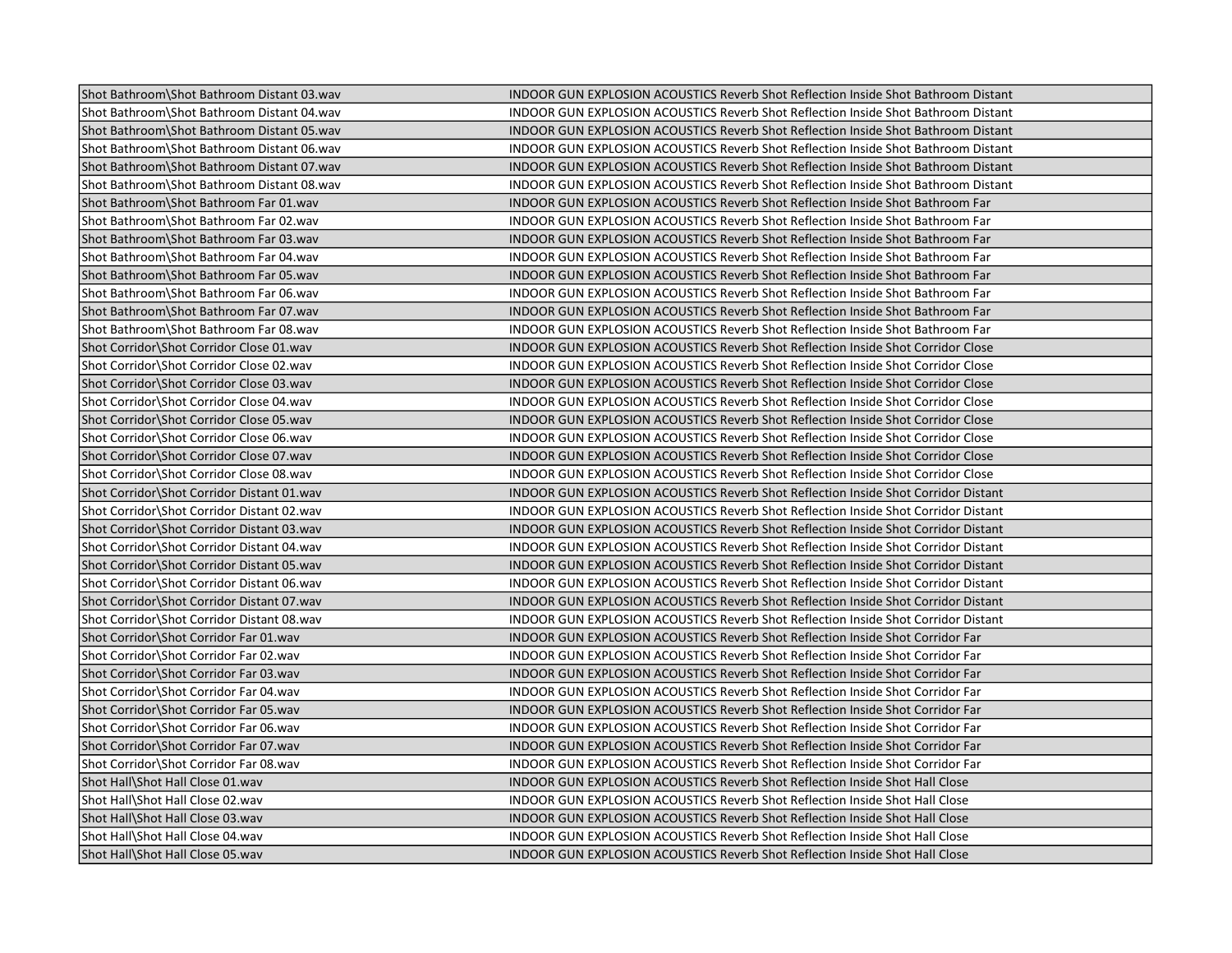| Shot Hall\Shot Hall Close 06.wav               | INDOOR GUN EXPLOSION ACOUSTICS Reverb Shot Reflection Inside Shot Hall Close          |
|------------------------------------------------|---------------------------------------------------------------------------------------|
| Shot Hall\Shot Hall Close 07.wav               | INDOOR GUN EXPLOSION ACOUSTICS Reverb Shot Reflection Inside Shot Hall Close          |
| Shot Hall\Shot Hall Close 08.wav               | INDOOR GUN EXPLOSION ACOUSTICS Reverb Shot Reflection Inside Shot Hall Close          |
| Shot Hall\Shot Hall Distant 01.wav             | <b>INDOOR GUN EXPLOSION ACOUSTICS Reverb Shot Reflection Inside Shot Hall Distant</b> |
| Shot Hall\Shot Hall Distant 02.wav             | INDOOR GUN EXPLOSION ACOUSTICS Reverb Shot Reflection Inside Shot Hall Distant        |
| Shot Hall\Shot Hall Distant 03.wav             | INDOOR GUN EXPLOSION ACOUSTICS Reverb Shot Reflection Inside Shot Hall Distant        |
| Shot Hall\Shot Hall Distant 04.wav             | INDOOR GUN EXPLOSION ACOUSTICS Reverb Shot Reflection Inside Shot Hall Distant        |
| Shot Hall\Shot Hall Distant 05.wav             | INDOOR GUN EXPLOSION ACOUSTICS Reverb Shot Reflection Inside Shot Hall Distant        |
| Shot Hall\Shot Hall Distant 06.wav             | INDOOR GUN EXPLOSION ACOUSTICS Reverb Shot Reflection Inside Shot Hall Distant        |
| Shot Hall\Shot Hall Distant 07.wav             | INDOOR GUN EXPLOSION ACOUSTICS Reverb Shot Reflection Inside Shot Hall Distant        |
| Shot Hall\Shot Hall Distant 08.wav             | INDOOR GUN EXPLOSION ACOUSTICS Reverb Shot Reflection Inside Shot Hall Distant        |
| Shot Hall\Shot Hall Far 01.wav                 | INDOOR GUN EXPLOSION ACOUSTICS Reverb Shot Reflection Inside Shot Hall Far            |
| Shot Hall\Shot Hall Far 02.wav                 | INDOOR GUN EXPLOSION ACOUSTICS Reverb Shot Reflection Inside Shot Hall Far            |
| Shot Hall\Shot Hall Far 03.wav                 | INDOOR GUN EXPLOSION ACOUSTICS Reverb Shot Reflection Inside Shot Hall Far            |
| Shot Hall\Shot Hall Far 04.wav                 | INDOOR GUN EXPLOSION ACOUSTICS Reverb Shot Reflection Inside Shot Hall Far            |
| Shot Hall\Shot Hall Far 05.wav                 | INDOOR GUN EXPLOSION ACOUSTICS Reverb Shot Reflection Inside Shot Hall Far            |
| Shot Hall\Shot Hall Far 06.wav                 | INDOOR GUN EXPLOSION ACOUSTICS Reverb Shot Reflection Inside Shot Hall Far            |
| Shot Hall\Shot Hall Far 07.wav                 | INDOOR GUN EXPLOSION ACOUSTICS Reverb Shot Reflection Inside Shot Hall Far            |
| Shot Hall\Shot Hall Far 08.wav                 | INDOOR GUN EXPLOSION ACOUSTICS Reverb Shot Reflection Inside Shot Hall Far            |
| Shot Room Large\Shot Room Large Close 01.wav   | INDOOR GUN EXPLOSION ACOUSTICS Reverb Shot Reflection Inside Shot Room Large Close    |
| Shot Room Large\Shot Room Large Close 02.wav   | INDOOR GUN EXPLOSION ACOUSTICS Reverb Shot Reflection Inside Shot Room Large Close    |
| Shot Room Large\Shot Room Large Close 03.wav   | INDOOR GUN EXPLOSION ACOUSTICS Reverb Shot Reflection Inside Shot Room Large Close    |
| Shot Room Large\Shot Room Large Close 04.wav   | INDOOR GUN EXPLOSION ACOUSTICS Reverb Shot Reflection Inside Shot Room Large Close    |
| Shot Room Large\Shot Room Large Close 05.wav   | INDOOR GUN EXPLOSION ACOUSTICS Reverb Shot Reflection Inside Shot Room Large Close    |
| Shot Room Large\Shot Room Large Close 06.wav   | INDOOR GUN EXPLOSION ACOUSTICS Reverb Shot Reflection Inside Shot Room Large Close    |
| Shot Room Large\Shot Room Large Close 07.wav   | INDOOR GUN EXPLOSION ACOUSTICS Reverb Shot Reflection Inside Shot Room Large Close    |
| Shot Room Large\Shot Room Large Close 08.wav   | INDOOR GUN EXPLOSION ACOUSTICS Reverb Shot Reflection Inside Shot Room Large Close    |
| Shot Room Large\Shot Room Large Distant 01.wav | INDOOR GUN EXPLOSION ACOUSTICS Reverb Shot Reflection Inside Shot Room Large Distant  |
| Shot Room Large\Shot Room Large Distant 02.wav | INDOOR GUN EXPLOSION ACOUSTICS Reverb Shot Reflection Inside Shot Room Large Distant  |
| Shot Room Large\Shot Room Large Distant 03.wav | INDOOR GUN EXPLOSION ACOUSTICS Reverb Shot Reflection Inside Shot Room Large Distant  |
| Shot Room Large\Shot Room Large Distant 04.wav | INDOOR GUN EXPLOSION ACOUSTICS Reverb Shot Reflection Inside Shot Room Large Distant  |
| Shot Room Large\Shot Room Large Distant 05.wav | INDOOR GUN EXPLOSION ACOUSTICS Reverb Shot Reflection Inside Shot Room Large Distant  |
| Shot Room Large\Shot Room Large Distant 06.wav | INDOOR GUN EXPLOSION ACOUSTICS Reverb Shot Reflection Inside Shot Room Large Distant  |
| Shot Room Large\Shot Room Large Distant 07.wav | INDOOR GUN EXPLOSION ACOUSTICS Reverb Shot Reflection Inside Shot Room Large Distant  |
| Shot Room Large\Shot Room Large Distant 08.wav | INDOOR GUN EXPLOSION ACOUSTICS Reverb Shot Reflection Inside Shot Room Large Distant  |
| Shot Room Large\Shot Room Large Far 01.wav     | INDOOR GUN EXPLOSION ACOUSTICS Reverb Shot Reflection Inside Shot Room Large Far      |
| Shot Room Large\Shot Room Large Far 02.wav     | INDOOR GUN EXPLOSION ACOUSTICS Reverb Shot Reflection Inside Shot Room Large Far      |
| Shot Room Large\Shot Room Large Far 03.wav     | INDOOR GUN EXPLOSION ACOUSTICS Reverb Shot Reflection Inside Shot Room Large Far      |
| Shot Room Large\Shot Room Large Far 04.wav     | INDOOR GUN EXPLOSION ACOUSTICS Reverb Shot Reflection Inside Shot Room Large Far      |
| Shot Room Large\Shot Room Large Far 05.wav     | INDOOR GUN EXPLOSION ACOUSTICS Reverb Shot Reflection Inside Shot Room Large Far      |
| Shot Room Large\Shot Room Large Far 06.wav     | INDOOR GUN EXPLOSION ACOUSTICS Reverb Shot Reflection Inside Shot Room Large Far      |
| Shot Room Large\Shot Room Large Far 07.wav     | INDOOR GUN EXPLOSION ACOUSTICS Reverb Shot Reflection Inside Shot Room Large Far      |
| Shot Room Large\Shot Room Large Far 08.wav     | INDOOR GUN EXPLOSION ACOUSTICS Reverb Shot Reflection Inside Shot Room Large Far      |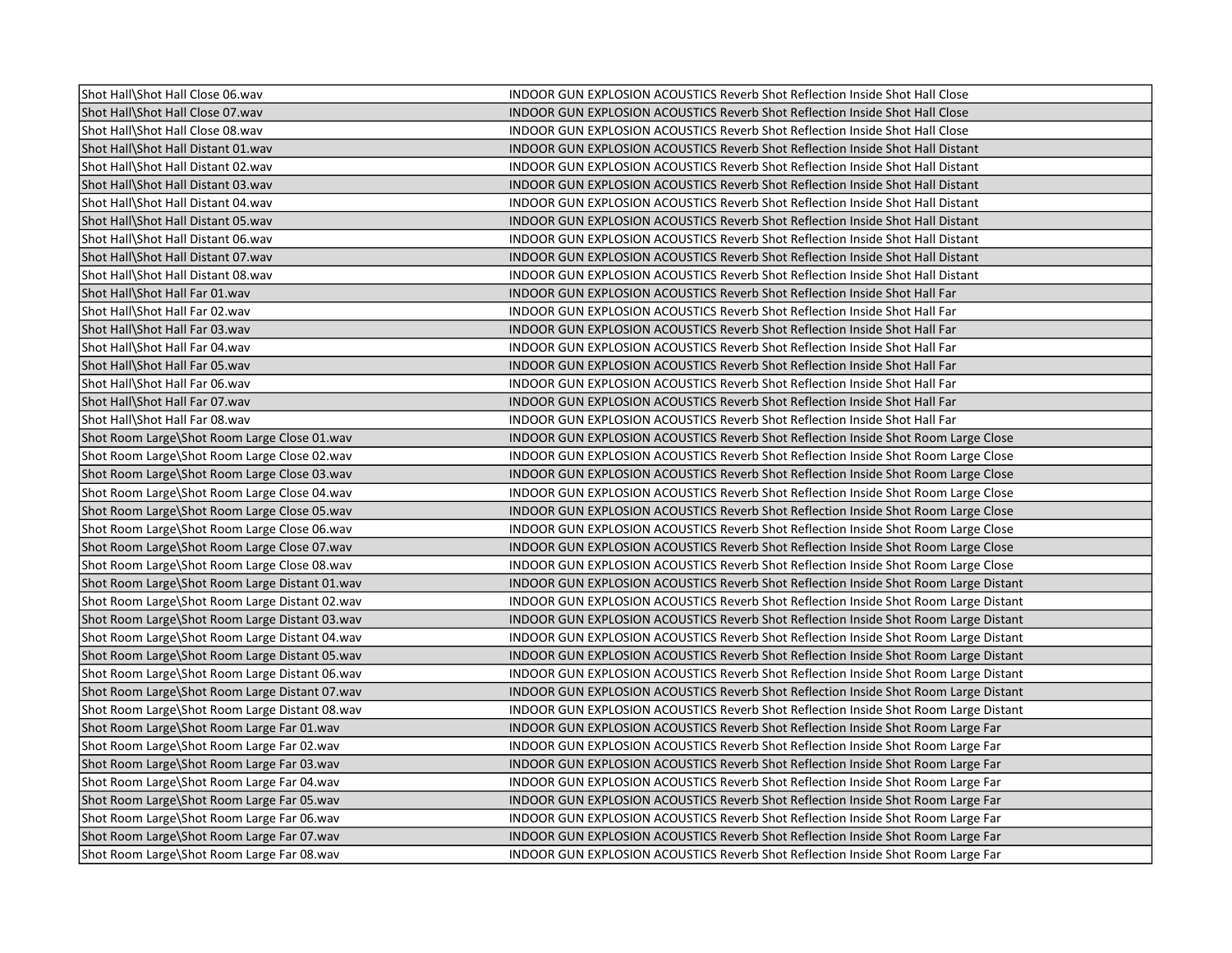| Shot Room Medium\Shot Room Medium Close 01.wav   | INDOOR GUN EXPLOSION ACOUSTICS Reverb Shot Reflection Inside Shot Room Medium Close        |
|--------------------------------------------------|--------------------------------------------------------------------------------------------|
| Shot Room Medium\Shot Room Medium Close 02.wav   | INDOOR GUN EXPLOSION ACOUSTICS Reverb Shot Reflection Inside Shot Room Medium Close        |
| Shot Room Medium\Shot Room Medium Close 03.wav   | <b>INDOOR GUN EXPLOSION ACOUSTICS Reverb Shot Reflection Inside Shot Room Medium Close</b> |
| Shot Room Medium\Shot Room Medium Close 04.wav   | INDOOR GUN EXPLOSION ACOUSTICS Reverb Shot Reflection Inside Shot Room Medium Close        |
| Shot Room Medium\Shot Room Medium Close 05.wav   | INDOOR GUN EXPLOSION ACOUSTICS Reverb Shot Reflection Inside Shot Room Medium Close        |
| Shot Room Medium\Shot Room Medium Close 06.wav   | INDOOR GUN EXPLOSION ACOUSTICS Reverb Shot Reflection Inside Shot Room Medium Close        |
| Shot Room Medium\Shot Room Medium Close 07.wav   | INDOOR GUN EXPLOSION ACOUSTICS Reverb Shot Reflection Inside Shot Room Medium Close        |
| Shot Room Medium\Shot Room Medium Close 08.wav   | INDOOR GUN EXPLOSION ACOUSTICS Reverb Shot Reflection Inside Shot Room Medium Close        |
| Shot Room Medium\Shot Room Medium Distant 01.wav | INDOOR GUN EXPLOSION ACOUSTICS Reverb Shot Reflection Inside Shot Room Medium Distant      |
| Shot Room Medium\Shot Room Medium Distant 02.wav | INDOOR GUN EXPLOSION ACOUSTICS Reverb Shot Reflection Inside Shot Room Medium Distant      |
| Shot Room Medium\Shot Room Medium Distant 03.wav | INDOOR GUN EXPLOSION ACOUSTICS Reverb Shot Reflection Inside Shot Room Medium Distant      |
| Shot Room Medium\Shot Room Medium Distant 04.wav | INDOOR GUN EXPLOSION ACOUSTICS Reverb Shot Reflection Inside Shot Room Medium Distant      |
| Shot Room Medium\Shot Room Medium Distant 05.wav | INDOOR GUN EXPLOSION ACOUSTICS Reverb Shot Reflection Inside Shot Room Medium Distant      |
| Shot Room Medium\Shot Room Medium Distant 06.wav | INDOOR GUN EXPLOSION ACOUSTICS Reverb Shot Reflection Inside Shot Room Medium Distant      |
| Shot Room Medium\Shot Room Medium Distant 07.wav | INDOOR GUN EXPLOSION ACOUSTICS Reverb Shot Reflection Inside Shot Room Medium Distant      |
| Shot Room Medium\Shot Room Medium Distant 08.wav | INDOOR GUN EXPLOSION ACOUSTICS Reverb Shot Reflection Inside Shot Room Medium Distant      |
| Shot Room Medium\Shot Room Medium Far 01.wav     | INDOOR GUN EXPLOSION ACOUSTICS Reverb Shot Reflection Inside Shot Room Medium Far          |
| Shot Room Medium\Shot Room Medium Far 02.wav     | INDOOR GUN EXPLOSION ACOUSTICS Reverb Shot Reflection Inside Shot Room Medium Far          |
| Shot Room Medium\Shot Room Medium Far 03.wav     | INDOOR GUN EXPLOSION ACOUSTICS Reverb Shot Reflection Inside Shot Room Medium Far          |
| Shot Room Medium\Shot Room Medium Far 04.wav     | INDOOR GUN EXPLOSION ACOUSTICS Reverb Shot Reflection Inside Shot Room Medium Far          |
| Shot Room Medium\Shot Room Medium Far 05.wav     | INDOOR GUN EXPLOSION ACOUSTICS Reverb Shot Reflection Inside Shot Room Medium Far          |
| Shot Room Medium\Shot Room Medium Far 06.wav     | INDOOR GUN EXPLOSION ACOUSTICS Reverb Shot Reflection Inside Shot Room Medium Far          |
| Shot Room Medium\Shot Room Medium Far 07.wav     | INDOOR GUN EXPLOSION ACOUSTICS Reverb Shot Reflection Inside Shot Room Medium Far          |
| Shot Room Medium\Shot Room Medium Far 08.wav     | INDOOR GUN EXPLOSION ACOUSTICS Reverb Shot Reflection Inside Shot Room Medium Far          |
| Shot Room Small\Shot Room Small Close 01.wav     | INDOOR GUN EXPLOSION ACOUSTICS Reverb Shot Reflection Inside Shot Room Small Close         |
| Shot Room Small\Shot Room Small Close 02.wav     | INDOOR GUN EXPLOSION ACOUSTICS Reverb Shot Reflection Inside Shot Room Small Close         |
| Shot Room Small\Shot Room Small Close 03.wav     | INDOOR GUN EXPLOSION ACOUSTICS Reverb Shot Reflection Inside Shot Room Small Close         |
| Shot Room Small\Shot Room Small Close 04.wav     | INDOOR GUN EXPLOSION ACOUSTICS Reverb Shot Reflection Inside Shot Room Small Close         |
| Shot Room Small\Shot Room Small Close 05.wav     | INDOOR GUN EXPLOSION ACOUSTICS Reverb Shot Reflection Inside Shot Room Small Close         |
| Shot Room Small\Shot Room Small Close 06.wav     | INDOOR GUN EXPLOSION ACOUSTICS Reverb Shot Reflection Inside Shot Room Small Close         |
| Shot Room Small\Shot Room Small Close 07.wav     | INDOOR GUN EXPLOSION ACOUSTICS Reverb Shot Reflection Inside Shot Room Small Close         |
| Shot Room Small\Shot Room Small Close 08.wav     | INDOOR GUN EXPLOSION ACOUSTICS Reverb Shot Reflection Inside Shot Room Small Close         |
| Shot Room Small\Shot Room Small Distant 01.wav   | INDOOR GUN EXPLOSION ACOUSTICS Reverb Shot Reflection Inside Shot Room Small Distant       |
| Shot Room Small\Shot Room Small Distant 02.wav   | INDOOR GUN EXPLOSION ACOUSTICS Reverb Shot Reflection Inside Shot Room Small Distant       |
| Shot Room Small\Shot Room Small Distant 03.wav   | INDOOR GUN EXPLOSION ACOUSTICS Reverb Shot Reflection Inside Shot Room Small Distant       |
| Shot Room Small\Shot Room Small Distant 04.wav   | INDOOR GUN EXPLOSION ACOUSTICS Reverb Shot Reflection Inside Shot Room Small Distant       |
| Shot Room Small\Shot Room Small Distant 05.wav   | INDOOR GUN EXPLOSION ACOUSTICS Reverb Shot Reflection Inside Shot Room Small Distant       |
| Shot Room Small\Shot Room Small Distant 06.wav   | INDOOR GUN EXPLOSION ACOUSTICS Reverb Shot Reflection Inside Shot Room Small Distant       |
| Shot Room Small\Shot Room Small Distant 07.wav   | INDOOR GUN EXPLOSION ACOUSTICS Reverb Shot Reflection Inside Shot Room Small Distant       |
| Shot Room Small\Shot Room Small Distant 08.wav   | INDOOR GUN EXPLOSION ACOUSTICS Reverb Shot Reflection Inside Shot Room Small Distant       |
| Shot Room Small\Shot Room Small Far 01.wav       | INDOOR GUN EXPLOSION ACOUSTICS Reverb Shot Reflection Inside Shot Room Small Far           |
| Shot Room Small\Shot Room Small Far 02.wav       | INDOOR GUN EXPLOSION ACOUSTICS Reverb Shot Reflection Inside Shot Room Small Far           |
| Shot Room Small\Shot Room Small Far 03.wav       | INDOOR GUN EXPLOSION ACOUSTICS Reverb Shot Reflection Inside Shot Room Small Far           |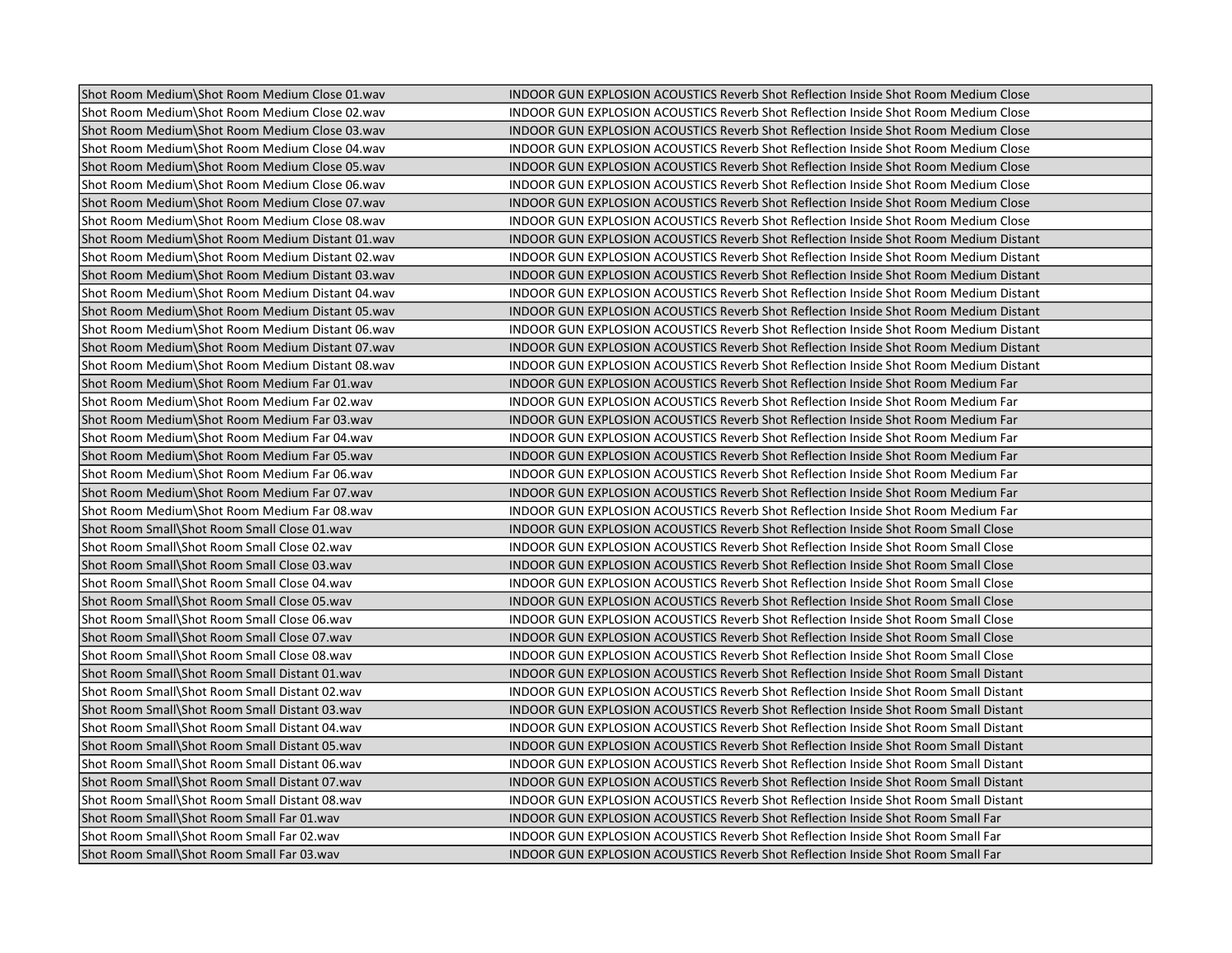| Shot Room Small\Shot Room Small Far 04.wav   | INDOOR GUN EXPLOSION ACOUSTICS Reverb Shot Reflection Inside Shot Room Small Far           |
|----------------------------------------------|--------------------------------------------------------------------------------------------|
| Shot Room Small\Shot Room Small Far 05.wav   | INDOOR GUN EXPLOSION ACOUSTICS Reverb Shot Reflection Inside Shot Room Small Far           |
| Shot Room Small\Shot Room Small Far 06.wav   | INDOOR GUN EXPLOSION ACOUSTICS Reverb Shot Reflection Inside Shot Room Small Far           |
| Shot Room Small\Shot Room Small Far 07.wav   | INDOOR GUN EXPLOSION ACOUSTICS Reverb Shot Reflection Inside Shot Room Small Far           |
| Shot Room Small\Shot Room Small Far 08.wav   | INDOOR GUN EXPLOSION ACOUSTICS Reverb Shot Reflection Inside Shot Room Small Far           |
| Shot Stairwell\Shot Stairwell Close 01.wav   | INDOOR GUN EXPLOSION ACOUSTICS Reverb Shot Reflection Inside Shot Stairwell Close          |
| Shot Stairwell\Shot Stairwell Close 02.wav   | INDOOR GUN EXPLOSION ACOUSTICS Reverb Shot Reflection Inside Shot Stairwell Close          |
| Shot Stairwell\Shot Stairwell Close 03.wav   | INDOOR GUN EXPLOSION ACOUSTICS Reverb Shot Reflection Inside Shot Stairwell Close          |
| Shot Stairwell\Shot Stairwell Close 04.wav   | INDOOR GUN EXPLOSION ACOUSTICS Reverb Shot Reflection Inside Shot Stairwell Close          |
| Shot Stairwell\Shot Stairwell Close 05.wav   | INDOOR GUN EXPLOSION ACOUSTICS Reverb Shot Reflection Inside Shot Stairwell Close          |
| Shot Stairwell\Shot Stairwell Close 06.wav   | INDOOR GUN EXPLOSION ACOUSTICS Reverb Shot Reflection Inside Shot Stairwell Close          |
| Shot Stairwell\Shot Stairwell Close 07.wav   | INDOOR GUN EXPLOSION ACOUSTICS Reverb Shot Reflection Inside Shot Stairwell Close          |
| Shot Stairwell\Shot Stairwell Close 08.wav   | INDOOR GUN EXPLOSION ACOUSTICS Reverb Shot Reflection Inside Shot Stairwell Close          |
| Shot Stairwell\Shot Stairwell Distant 01.wav | <b>INDOOR GUN EXPLOSION ACOUSTICS Reverb Shot Reflection Inside Shot Stairwell Distant</b> |
| Shot Stairwell\Shot Stairwell Distant 02.wav | INDOOR GUN EXPLOSION ACOUSTICS Reverb Shot Reflection Inside Shot Stairwell Distant        |
| Shot Stairwell\Shot Stairwell Distant 03.wav | INDOOR GUN EXPLOSION ACOUSTICS Reverb Shot Reflection Inside Shot Stairwell Distant        |
| Shot Stairwell\Shot Stairwell Distant 04.wav | INDOOR GUN EXPLOSION ACOUSTICS Reverb Shot Reflection Inside Shot Stairwell Distant        |
| Shot Stairwell\Shot Stairwell Distant 05.wav | <b>INDOOR GUN EXPLOSION ACOUSTICS Reverb Shot Reflection Inside Shot Stairwell Distant</b> |
| Shot Stairwell\Shot Stairwell Distant 06.wav | INDOOR GUN EXPLOSION ACOUSTICS Reverb Shot Reflection Inside Shot Stairwell Distant        |
| Shot Stairwell\Shot Stairwell Distant 07.wav | INDOOR GUN EXPLOSION ACOUSTICS Reverb Shot Reflection Inside Shot Stairwell Distant        |
| Shot Stairwell\Shot Stairwell Distant 08.wav | INDOOR GUN EXPLOSION ACOUSTICS Reverb Shot Reflection Inside Shot Stairwell Distant        |
| Shot Stairwell\Shot Stairwell Far 01.wav     | INDOOR GUN EXPLOSION ACOUSTICS Reverb Shot Reflection Inside Shot Stairwell Far            |
| Shot Stairwell\Shot Stairwell Far 02.wav     | INDOOR GUN EXPLOSION ACOUSTICS Reverb Shot Reflection Inside Shot Stairwell Far            |
| Shot Stairwell\Shot Stairwell Far 03.wav     | INDOOR GUN EXPLOSION ACOUSTICS Reverb Shot Reflection Inside Shot Stairwell Far            |
| Shot Stairwell\Shot Stairwell Far 04.wav     | INDOOR GUN EXPLOSION ACOUSTICS Reverb Shot Reflection Inside Shot Stairwell Far            |
| Shot Stairwell\Shot Stairwell Far 05.wav     | INDOOR GUN EXPLOSION ACOUSTICS Reverb Shot Reflection Inside Shot Stairwell Far            |
| Shot Stairwell\Shot Stairwell Far 06.wav     | INDOOR GUN EXPLOSION ACOUSTICS Reverb Shot Reflection Inside Shot Stairwell Far            |
| Shot Stairwell\Shot Stairwell Far 07.wav     | INDOOR GUN EXPLOSION ACOUSTICS Reverb Shot Reflection Inside Shot Stairwell Far            |
| Shot Stairwell\Shot Stairwell Far 08.wav     | INDOOR GUN EXPLOSION ACOUSTICS Reverb Shot Reflection Inside Shot Stairwell Far            |
| Shot Warehouse\Shot Warehouse Close 01.wav   | INDOOR GUN EXPLOSION ACOUSTICS Reverb Shot Reflection Inside Shot Warehouse Close          |
| Shot Warehouse\Shot Warehouse Close 02.wav   | INDOOR GUN EXPLOSION ACOUSTICS Reverb Shot Reflection Inside Shot Warehouse Close          |
| Shot Warehouse\Shot Warehouse Close 03.wav   | INDOOR GUN EXPLOSION ACOUSTICS Reverb Shot Reflection Inside Shot Warehouse Close          |
| Shot Warehouse\Shot Warehouse Close 04.wav   | INDOOR GUN EXPLOSION ACOUSTICS Reverb Shot Reflection Inside Shot Warehouse Close          |
| Shot Warehouse\Shot Warehouse Close 05.wav   | INDOOR GUN EXPLOSION ACOUSTICS Reverb Shot Reflection Inside Shot Warehouse Close          |
| Shot Warehouse\Shot Warehouse Close 06.wav   | INDOOR GUN EXPLOSION ACOUSTICS Reverb Shot Reflection Inside Shot Warehouse Close          |
| Shot Warehouse\Shot Warehouse Close 07.wav   | INDOOR GUN EXPLOSION ACOUSTICS Reverb Shot Reflection Inside Shot Warehouse Close          |
| Shot Warehouse\Shot Warehouse Close 08.wav   | INDOOR GUN EXPLOSION ACOUSTICS Reverb Shot Reflection Inside Shot Warehouse Close          |
| Shot Warehouse\Shot Warehouse Distant 01.wav | INDOOR GUN EXPLOSION ACOUSTICS Reverb Shot Reflection Inside Shot Warehouse Distant        |
| Shot Warehouse\Shot Warehouse Distant 02.wav | INDOOR GUN EXPLOSION ACOUSTICS Reverb Shot Reflection Inside Shot Warehouse Distant        |
| Shot Warehouse\Shot Warehouse Distant 03.wav | INDOOR GUN EXPLOSION ACOUSTICS Reverb Shot Reflection Inside Shot Warehouse Distant        |
| Shot Warehouse\Shot Warehouse Distant 04.wav | INDOOR GUN EXPLOSION ACOUSTICS Reverb Shot Reflection Inside Shot Warehouse Distant        |
| Shot Warehouse\Shot Warehouse Distant 05.wav | INDOOR GUN EXPLOSION ACOUSTICS Reverb Shot Reflection Inside Shot Warehouse Distant        |
| Shot Warehouse\Shot Warehouse Distant 06.wav | <b>INDOOR GUN EXPLOSION ACOUSTICS Reverb Shot Reflection Inside Shot Warehouse Distant</b> |